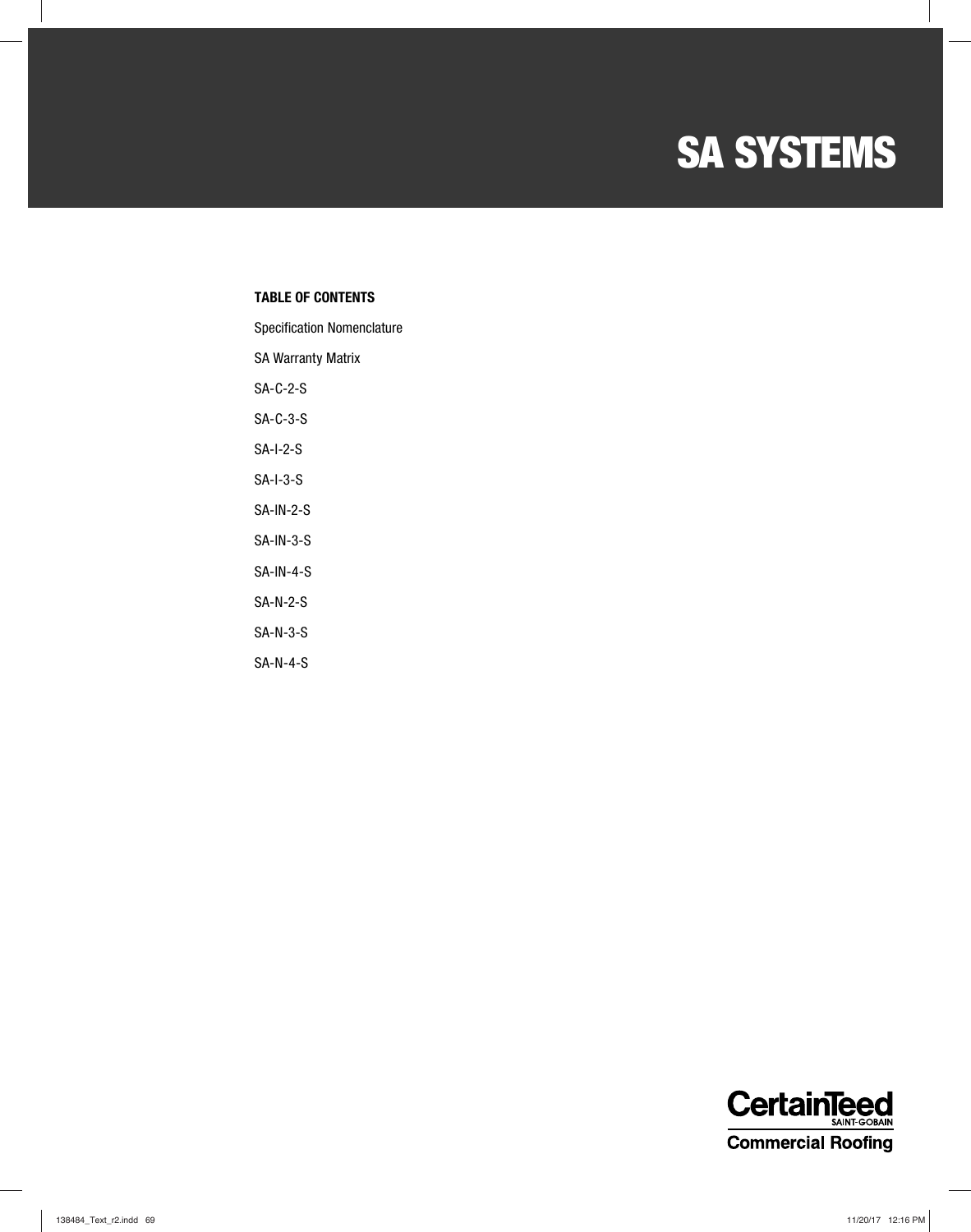## **SPECIFICATION NOMENCLATURE**

Please note: Each CertainTeed roof system specification includes multiple base, interply (if applicable) and cap sheet options. Warranty durations are dependent on both system specification and product pairing.

CertainTeed publishes the Commercial Roof Systems Specifications to guide in the specification of low-slope roof systems. The specifications are classified in alphanumeric combinations such as BUR(M)-N-5-A where:

| <b>Cap Sheet</b>                        | (Surfacing)                              | <b>Number of Plies</b><br><b>Substrate</b>                                         |            | <b>Cap Application</b>                             |  |
|-----------------------------------------|------------------------------------------|------------------------------------------------------------------------------------|------------|----------------------------------------------------|--|
| <b>SA</b><br><b>Self Adhered</b>        | (G)<br><b>Gravel Surface</b>             | C<br>Non-nailable/<br><b>Non-insulated Concrete</b>                                |            | S<br><b>Self Adhered</b>                           |  |
| <b>APP</b><br>Atactic Polypropylene     | (M)<br><b>Mineral Surfaced Cap Sheet</b> | Insulated                                                                          |            | <b>Torch Welded</b>                                |  |
| <b>SBS</b><br>Styrene Butadiene Styrene |                                          | IN<br>Any substrate with base<br>sheet mechanically attached<br>through insulation | 2, 3, 4, 5 | A<br><b>Hot Asphalt</b>                            |  |
| <b>BUR</b><br><b>Built Up Roofing</b>   | (S)<br>Smooth                            | N<br>Mechanically Attached,<br>Non-insulated                                       |            | C.<br>Cold Process (adhesive)                      |  |
|                                         |                                          |                                                                                    |            | <b>CF</b><br>CertaFast (base sheet<br>application) |  |

#### **SPEC CONVERSION CHART**

|               |             | NEW CT SPEC        |               |                  |
|---------------|-------------|--------------------|---------------|------------------|
| $SA-C-2-S$    | $SA-C-3-S$  | $SA-I-2-S$         | $SA-I-3-S$    | <b>SA-IN-2-S</b> |
|               |             | OLD CT SPEC(S)     |               |                  |
| SA-C-B2       | $SA-C-B3$   | <b>SA-C-B2/IC</b>  | SA-C-B3/IC    | SA-N-B2/IS       |
| SA-FR-C-B2    | SA-FR-C-B3  | SA-C-B2/IN         | SA-C-B3/IN    | SA-N-B2/IN       |
| SA-FR-C-U2    |             | SA-C-B2/IS         | SA-C-B3/IS    | SA-FR-N-B2/IS    |
|               |             | SA-FR-C-B2/IC      | SA-FR-C-B3/IC | SA-FR-N-B2/IN    |
|               |             | SA-FR-C-B2/IN      | SA-FR-C-B3/IN |                  |
|               |             | SA-FR-C-B2/IS      | SA-FR-C-B3/IS |                  |
|               |             | <b>NEW CT SPEC</b> |               |                  |
| $SA-IN-3-S$   | $SA-IN-4-S$ | <b>SA-N-2-S</b>    | $SA-N-3-S$    | $SA-N-4-S$       |
|               |             | OLD CT SPEC(S)     |               |                  |
| SA-N-B3/IS    | N/A         | SA-N-B2            | SA-N-B3       | N/A              |
| SA-N-B3/IN    |             | SA-FR-N-B2         | SA-FR-N-B3    |                  |
| SA-FR-N-B3/IS |             |                    |               |                  |
| SA-FR-N-B3/IN |             |                    |               |                  |
|               |             |                    |               |                  |

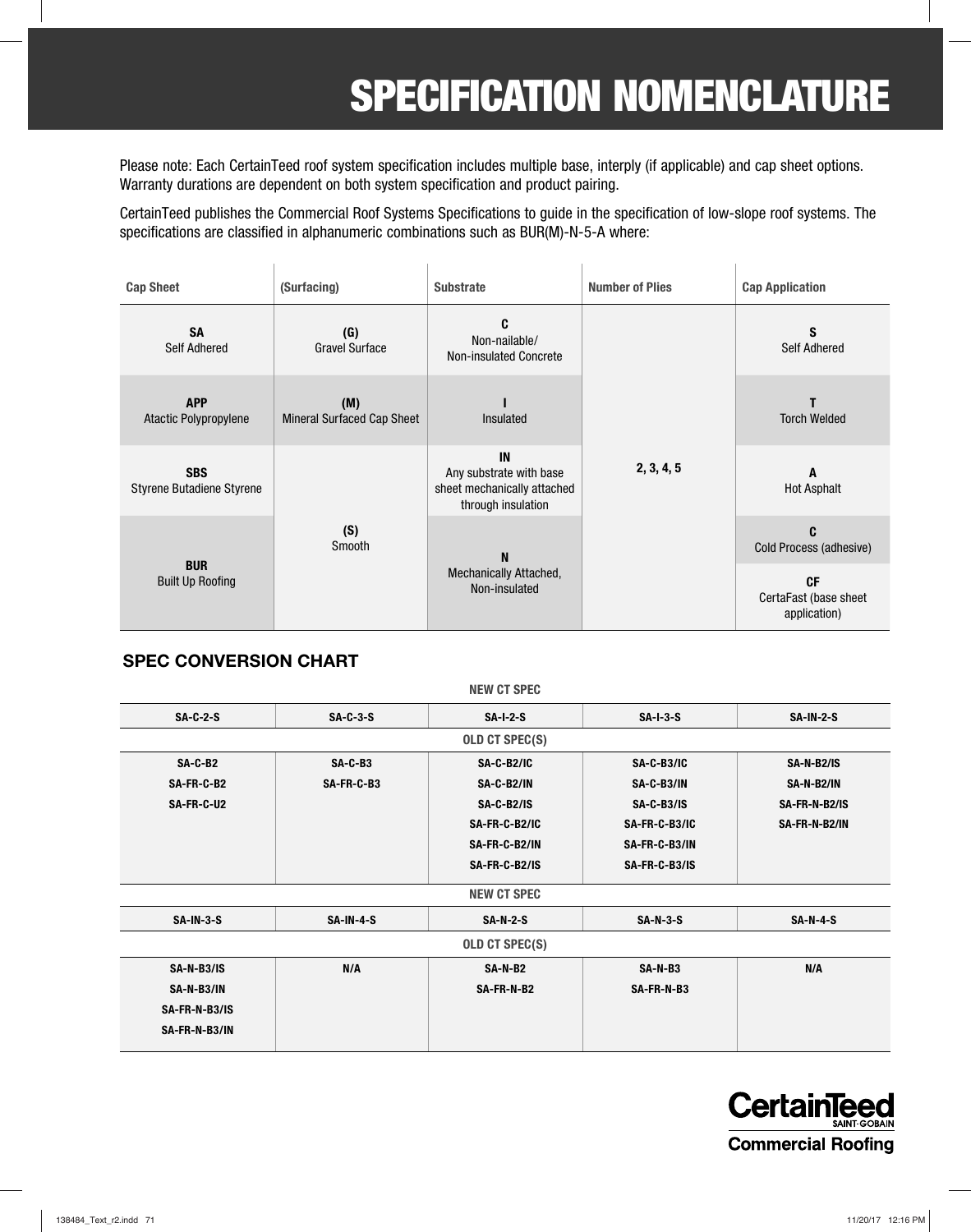# WARRANTY DURATION MATRIX

Roll goods listed under Base, Interply or Cap columns and separated by a comma are options for system configurations within each respective warranty duration row; these are not intended to be installed together or additively.

### **SELF-ADHERED SYSTEMS WITH BASE SHEET ADHERED**

| <b>Warranty</b><br><b>Duration</b> | <b>NDL Warranty</b><br>Fee (100 Sq<br>Min) | Insulation/<br><b>Coverboard</b>         | <b>Base</b>                            | Interply                         | Cap                  | Applicable<br><b>Specs</b> | <b>Notes</b> |
|------------------------------------|--------------------------------------------|------------------------------------------|----------------------------------------|----------------------------------|----------------------|----------------------------|--------------|
| 15 years                           | \$7.50/Sq                                  | Optional <sup>1</sup>                    | <b>Flintlastic SA</b><br>PlyBase       |                                  | SA Cap,<br>SA Cap FR | $SA-C-2-S$<br>$SA-I-2-S$   |              |
| 20 years                           | \$12.50/Sq                                 | Optional <sup>1</sup>                    | <b>Flintlastic SA</b><br><b>MidPly</b> |                                  | SA Cap,<br>SA Cap FR | $SA-C-2-S$<br>$SA-I-2-S$   |              |
| 25 years                           | \$15.00/Sq                                 | Double layer,<br>second layer<br>adhered | <b>Flintlastic SA</b><br>PlyBase       | <b>Flintlastic SA</b><br>PlyBase | SA Cap,<br>SA Cap FR | $SA-I-3-S$                 |              |
| $25$ years <sup>2</sup>            | \$15.00/Sq                                 | Double layer,<br>second layer<br>adhered | <b>Flintlastic SA</b><br><b>MidPly</b> |                                  | SA Cap,<br>SA Cap FR | $SA-I-2-S$                 |              |

Note: Unless noted, prior approval required by CT Tech Services for re-cover.

1. If "Optional" Insulation/Coverboard is utilized, refer to "SA-I-2-S"\*

2. Gold Star contractors can increase warranty duration by 25% (31 Years) by engaging their client in on an Integrity Maintenance Contract.

#### **SELF-ADHERED SYSTEMS WITH MECHANICALLY ATTACHED BASE SHEET**

| <b>Warranty</b><br><b>Duration</b> | <b>NDL Warranty</b><br><b>Fee (100 Sq</b><br>Min) | Insulation/<br><b>Coverboard</b> | <b>Base</b>                              | <b>Interply</b>                        | Cap                  | Applicable<br><b>Specs</b>  | <b>Notes</b>             |
|------------------------------------|---------------------------------------------------|----------------------------------|------------------------------------------|----------------------------------------|----------------------|-----------------------------|--------------------------|
| 12 years                           | \$4.00/Sq                                         | Optional <sup>1</sup>            | <b>Flintlastic SA</b><br>NailBase        |                                        | SA Cap,<br>SA Cap FR | $SA-IN-2-S$ ,<br>$SA-N-2-S$ | Approved for<br>re-cover |
| 15 years                           | \$7.50/Sq                                         | Optional <sup>2</sup>            | <b>Flintlastic SA</b><br><b>NailBase</b> | <b>Flintlastic SA</b><br>PlyBase       | SA Cap,<br>SA Cap FR | $SA-IN-3-S,$<br>$SA-N-3-S$  |                          |
| 20 years                           | \$12.50/Sq                                        | Optional <sup>2</sup>            | <b>Flintlastic SA</b><br>NailBase        | <b>Flintlastic SA</b><br><b>MidPly</b> | SA Cap,<br>SA Cap FR | $SA-IN-3-S,$<br>$SA-N-3-S$  |                          |
| 25 years                           | \$15.00/Sq                                        | Single layer,<br>minimum $1.5"$  | <b>Flintlastic SA</b><br>NailBase        | 2-Flintlastic SA<br>PlyBase            | SA Cap,<br>SA Cap FR | $SA-IN-4-S$                 |                          |
| $25$ years <sup>3</sup>            | \$15.00/Sq                                        | Single layer,<br>minimum $1.5"$  | <b>Flintlastic SA</b><br><b>NailBase</b> | <b>Flintlastic SA</b><br><b>MidPly</b> | SA Cap,<br>SA Cap FR | $SA-IN-3-S$                 |                          |

Note: Unless noted, prior approval required by CT Tech Services for re-cover.

1. If "Optional" Insulation/Coverboard is utilized, refer to "SA-IN-2-S"\*

2. If "Optional" Insulation/Coverboard is utilized, refer to "SA-IN-3-S"\*

3. Gold Star contractors can increase warranty duration by 25% (31 Years) by engaging their client in on an Integrity Maintenance Contract.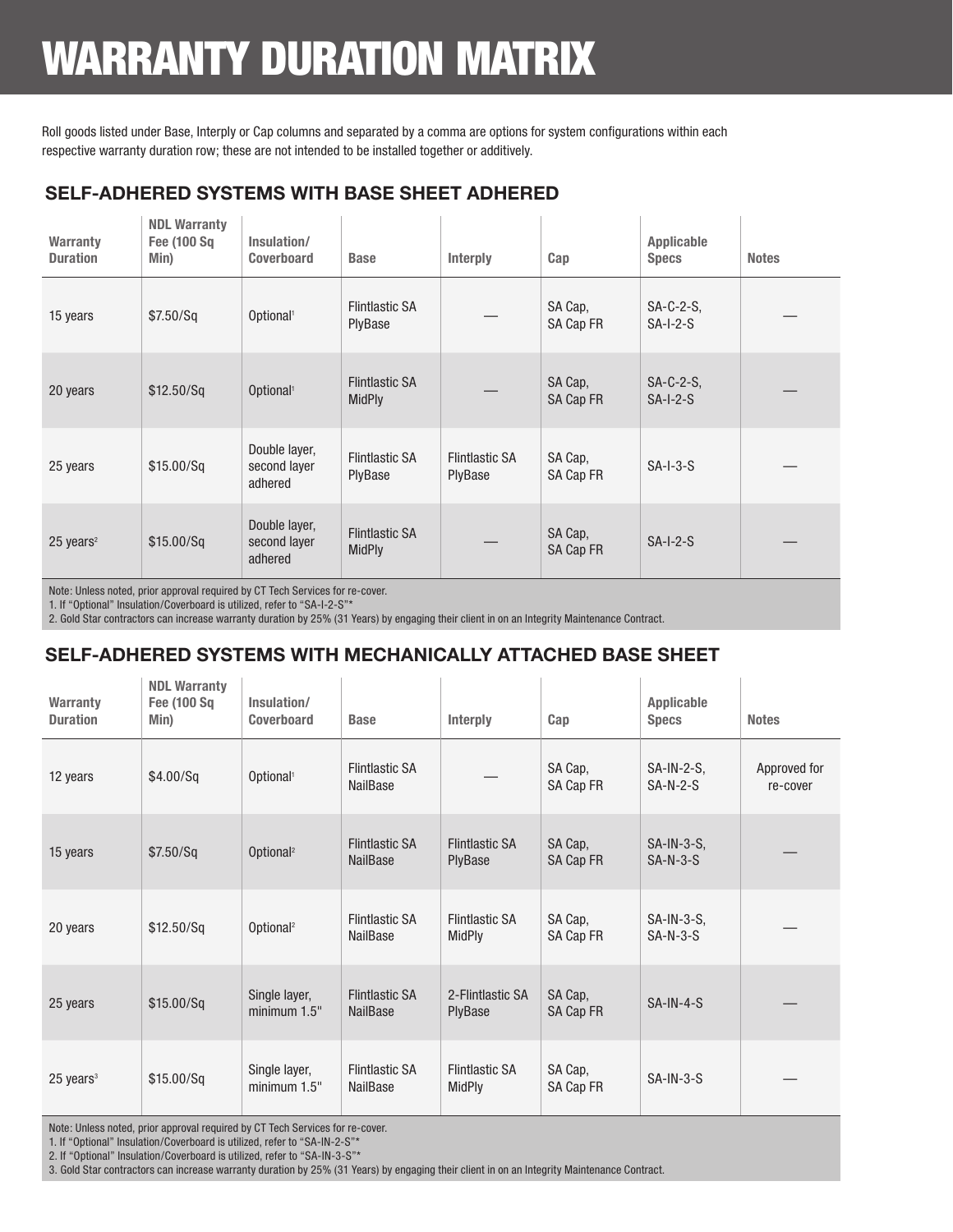

### **SA-C-2-S**

#### **Self-adhered modified base sheet and self-adhered modified cap sheet**

#### **SUBSTRATE:**

• Non-nailable; concrete (Sec. 3.6)

#### **MAXIMUM SLOPE:**

Up to 6" : 12" (Sec. 15.3)

#### **ROOF ASSEMBLY:**

- Approved base sheet, self-adhered (Sec. 10.0)
- Approved cap sheet, self-adhered (Sec. 10.0)

#### **SUMMARY OF MATERIALS:**

- FlintPrime® asphalt primer or FlintPrime SA
- Base sheet (1 ply)
- Cap sheet (1 ply)

#### **APPROVED BASE SHEETS:**

(one of the following)

- Flintlastic SA PlyBase
- Flintlastic SA MidPly

#### **APPROVED CAP SHEETS:**

(one of the following)

- Flintlastic SA Cap\*
- Flintlastic SA Cap FR\*

#### **FINAL SURFACING:**

For optional surfacing see Section 14.0.

#### **FLASHING ASSEMBLY:**

- **Standard.** Over a base sheet or bonded to a primed substrate. One ply Flintlastic modified cap sheet, per CT detail.
- **Premium.** Over a base sheet or bonded to a primed substrate. One smooth and one granulated modified membrane flashing, per CT detail.
- **Premium alternate.** Over a base sheet or bonded to a primed substrate. One smooth modified membrane and CT SmartFlash®, per CT detail.

**Cants:** In angles of roof deck and vertical surfaces, the roofing contractor shall furnish and install an approved cant strip with a minimum 3" face.

\* Available with CoolStar® reflective granules

WARRANTY DURATIONS FOR THIS SPECIFICATION VARY BASED ON ROLL MATERIAL SELECTION; SEE WARRANTY MATRIX.

Applicable local building code may require more stringent installation requirements such as, but not limited to, increased fastener or adhesive densities to meet required wind uplift pressures. Consult local building code and uplift requirements prior to any application of CertainTeed roofing materials. CertainTeed is not responsible for failure to install roofing products per applicable local building codes.

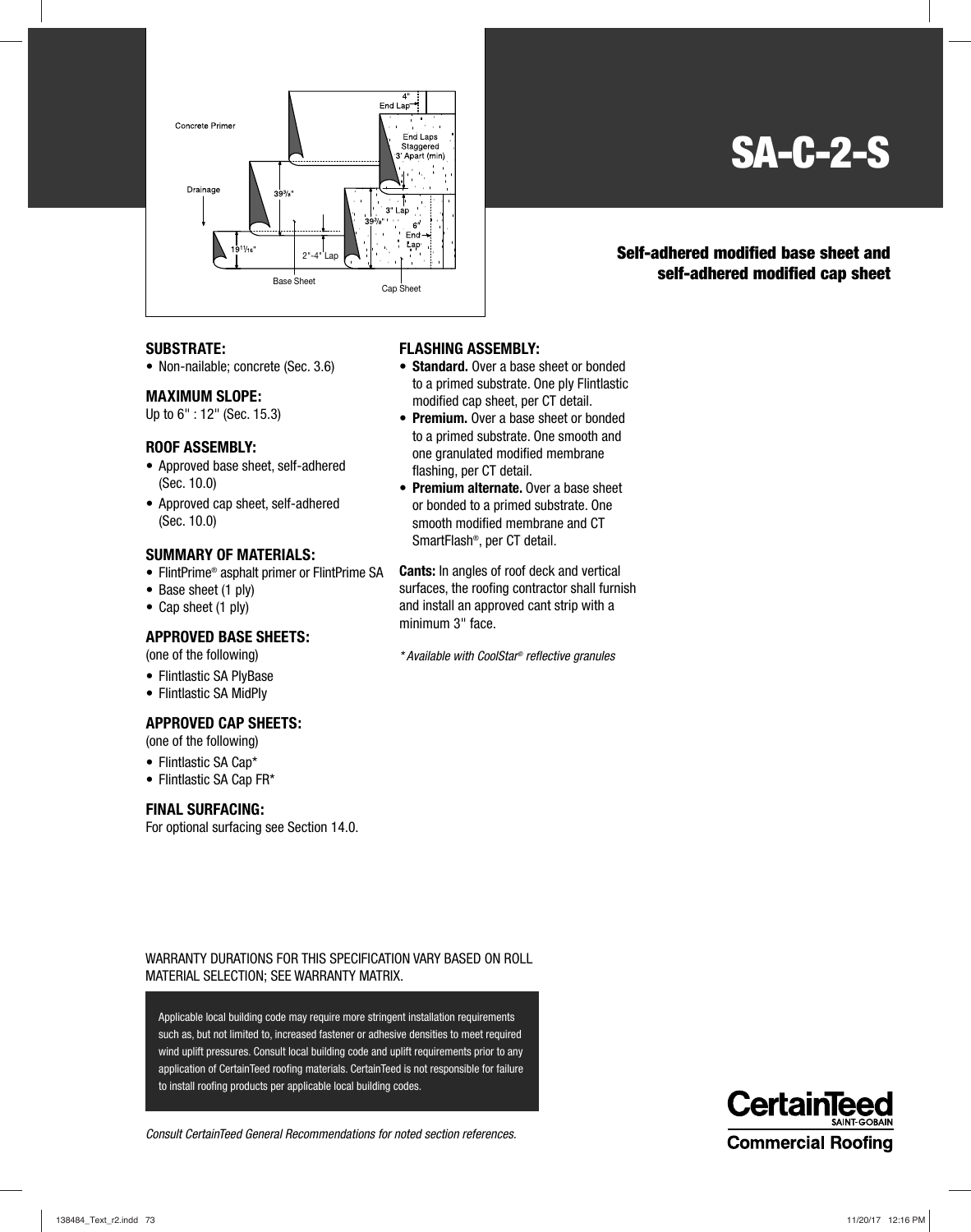# **SA-C-3-S**

#### **Self-adhered modified base sheet, self-adhered modified interply sheet and self-adhered modified cap sheet**



#### **SUBSTRATE:**

- Non-nailable; concrete (Sec. 3.6)
- Re-cover (Sec. 5.0)

#### **MAXIMUM SLOPE:**

Up to 6" : 12" (Sec. 15.3)

#### **ROOF ASSEMBLY:**

- Approved base sheet, self-adhered (Sec. 10.0)
- Approved interply sheet, self-adhered (Sec. 10.0)
- Approved cap sheet, self-adhered (Sec. 10.0)

#### **SUMMARY OF MATERIALS:**

- FlintPrime® asphalt primer or FlintPrime SA
- Base sheet (1 ply)
- Interply sheet (1 ply)
- Cap sheet (1 ply)

#### **APPROVED BASE SHEETS:**

(one of the following)

- Flintlastic SA PlyBase
- Flintlastic SA MidPly

#### **APPROVED INTERPLY SHEETS:**

(one of the following)

- Flintlastic SA PlyBase
- Flintlastic SA MidPly

#### **APPROVED CAP SHEETS:**

- (one of the following)
- Flintlastic SA Cap\*
- Flintlastic SA Cap FR\*



#### **FINAL SURFACING:**

For optional surfacing see Section 14.0.

#### **FLASHING ASSEMBLY:**

- **Standard.** Over a base sheet or bonded to a primed substrate. One ply Flintlastic modified cap sheet, per CT detail.
- **Premium.** Over a base sheet or bonded to a primed substrate. One smooth and one granulated modified membrane flashing, per CT detail.
- **Premium alternate.** Over a base sheet or bonded to a primed substrate. One smooth modified membrane and CT SmartFlash®, per CT detail.

**Cants:** In angles of roof deck and vertical surfaces, the roofing contractor shall furnish and install an approved cant strip with a minimum 3" face.

\* Available with CoolStar® reflective granules

#### WARRANTY DURATIONS FOR THIS SPECIFICATION VARY BASED ON ROLL MATERIAL SELECTION; SEE WARRANTY MATRIX.

Applicable local building code may require more stringent installation requirements such as, but not limited to, increased fastener or adhesive densities to meet required wind uplift pressures. Consult local building code and uplift requirements prior to any application of CertainTeed roofing materials. CertainTeed is not responsible for failure to install roofing products per applicable local building codes.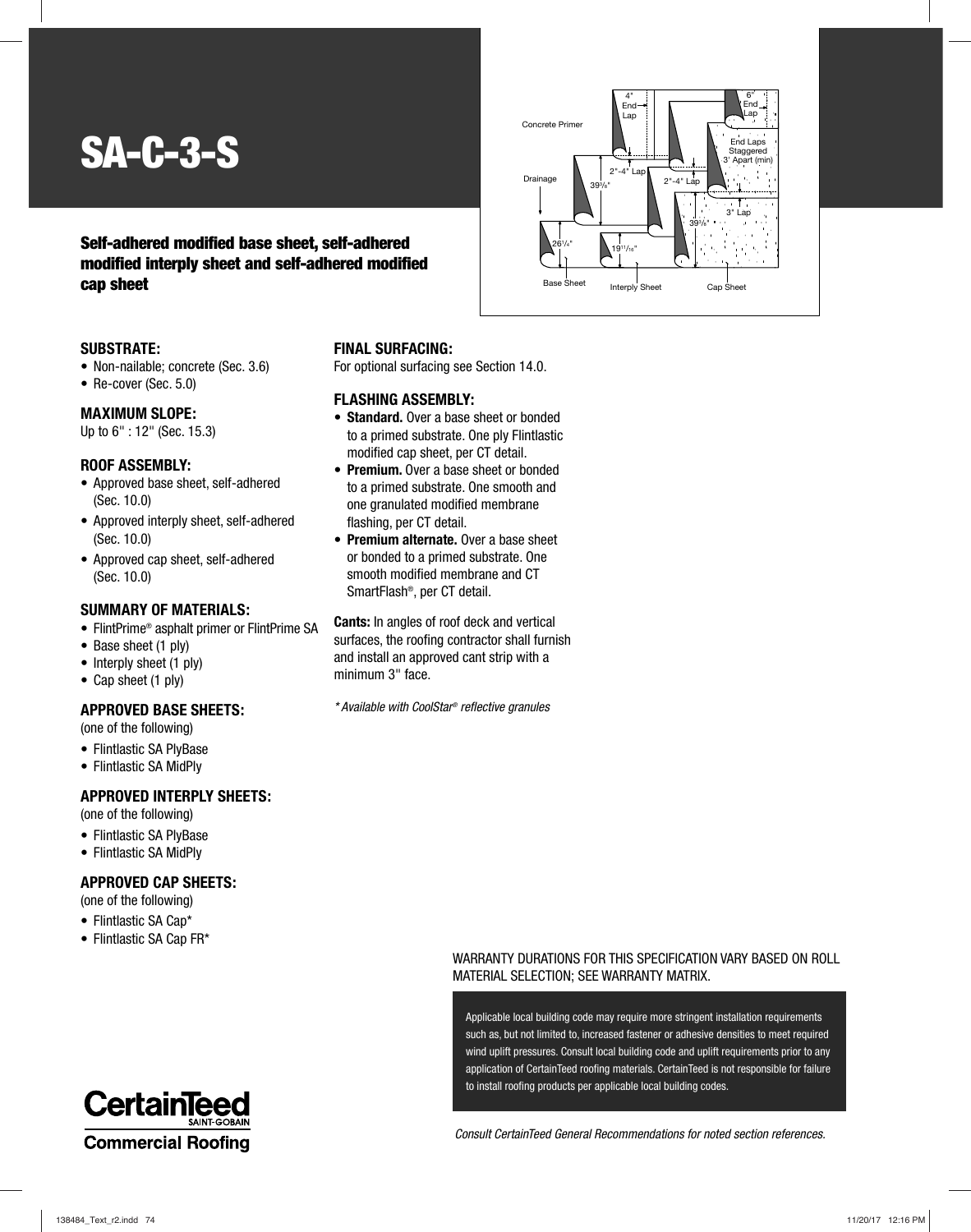

**SA-I-2-S**

**Insulated substrates: Self-adhered modified base sheet and self-adhered modified cap sheet**

#### **SUBSTRATE:**

- Steel and nailable (mechanically attached, Sec. 15.4)
- Non-nailable (adhered, Sec. 4.0)
- Insulation (Sec. 4.0)
- Re-cover (Sec. 5.0)

#### **MAXIMUM SLOPE:**

Up to 6" : 12" (Sec. 15.3)

#### **ROOF ASSEMBLY:**

One or more layers of approved insulation and/or coverboard:

- Base layer mechanically attached and additional layers mechanically attached or adhered in hot asphalt or approved adhesive.
- Base layer and additional layers adhered in hot asphalt or approved adhesive.
- Vapor retarder/anchor sheets (Sec. 4.7).

Approved base sheet, self-adhered (Sec. 10.0)

Approved cap sheet, self-adhered (Sec. 10.0).

#### **SUMMARY OF MATERIALS:**

- One or more layers of insulation and/or coverboard
- Base sheet (1 ply)
- Cap sheet (1 ply)

#### **APPROVED BASE SHEETS:**

(one of the following)

- Flintlastic SA PlyBase
- Flintlastic SA MidPly

#### **APPROVED CAP SHEETS:**

(one of the following)

- Flintlastic SA Cap\*
- Flintlastic SA Cap FR\*

#### **FINAL SURFACING:**

For optional surfacing see Section 14.0.

#### **FLASHING ASSEMBLY:**

- Standard. Over a base sheet or bonded to a primed substrate. One ply Flintlastic modified cap sheet, per CT detail.
- Premium. Over a base sheet or bonded to a primed substrate. One smooth and one granulated modified membrane flashing, per CT detail.
- Premium alternate. Over a base sheet or bonded to a primed substrate. One smooth modified membrane and CT SmartFlash®, per CT detail.

**Cants:** In angles of roof deck and vertical surfaces, the roofing contractor shall furnish and install an approved cant strip with a minimum 3" face.

\* Available with CoolStar® reflective granules

#### WARRANTY DURATIONS FOR THIS SPECIFICATION VARY BASED ON ROLL MATERIAL SELECTION; SEE WARRANTY MATRIX.

Applicable local building code may require more stringent installation requirements such as, but not limited to, increased fastener or adhesive densities to meet required wind uplift pressures. Consult local building code and uplift requirements prior to any application of CertainTeed roofing materials. CertainTeed is not responsible for failure to install roofing products per applicable local building codes.

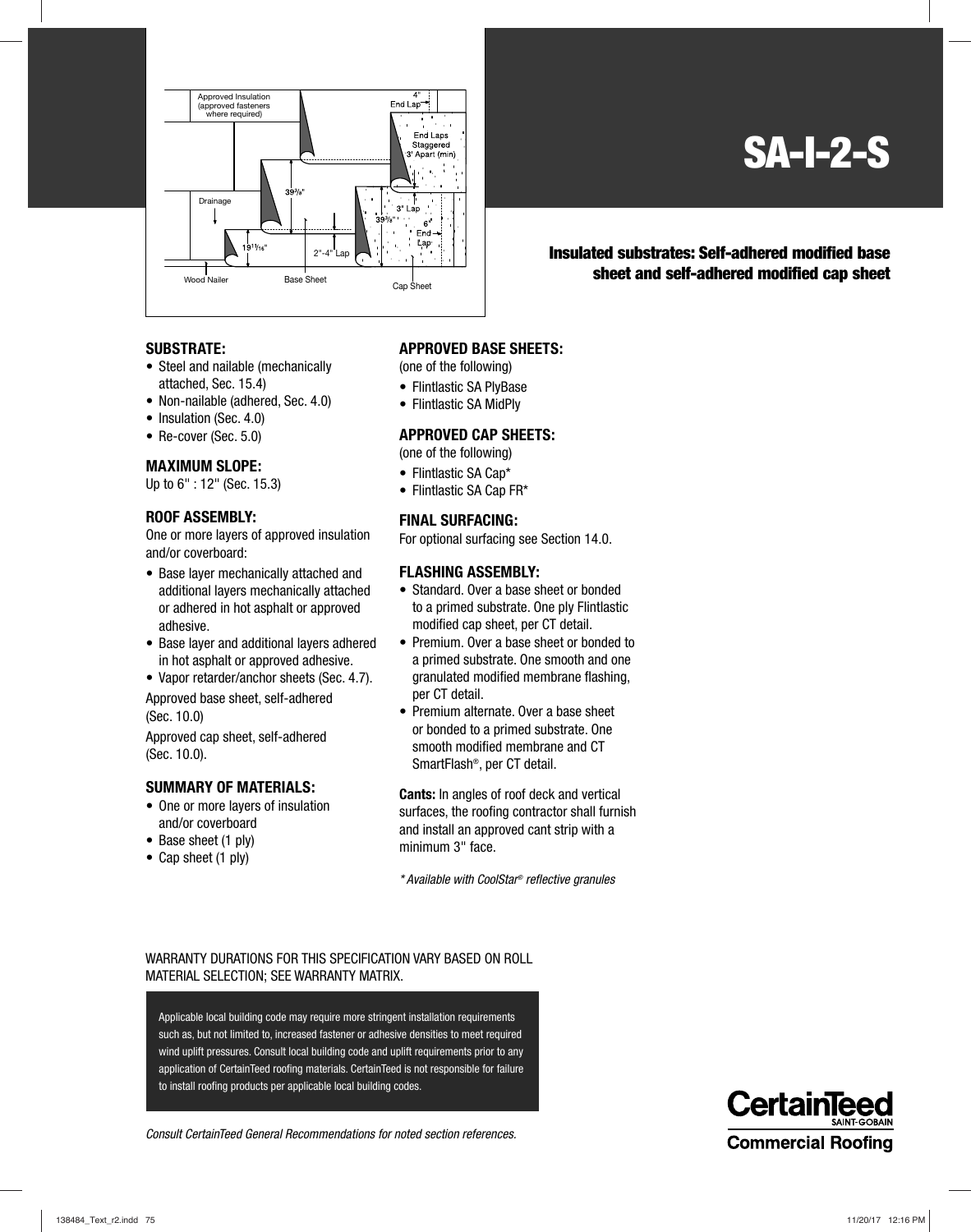## **SA-I-3-S**

#### **Insulated substrates: Self-adhered modified base sheet, self-adhered modified interply sheet and selfadhered modified cap sheet**

#### **SUBSTRATE:**

- Steel and nailable (mechanically attached, Sec. 15.4)
- Non-nailable (adhered, Sec. 4.0)
- Insulation (Sec. 4.0)
- Re-cover (Sec. 5.0)

#### **MAXIMUM SLOPE:**

Up to 6" : 12" (Sec. 15.3)

#### **ROOF ASSEMBLY:**

One or more layers of approved insulation and/or coverboard:

- Base layer mechanically attached and additional layers mechanically attached or adhered in hot asphalt or approved adhesive.
- Base layer and additional layers adhered in hot asphalt or approved adhesive.
- Vapor retarder/anchor sheets (Sec. 4.7).

Approved base sheet,

self-adhered (Sec. 10.0).

Approved interply sheet, self-adhered (Sec. 10.0).

Approved cap sheet, self-adhered (Sec. 10.0).

#### **SUMMARY OF MATERIALS:**

- One or more layers of insulation and/or coverboard
- Base sheet (1 ply)
- Interply sheet (1 ply)
- Cap sheet (1 ply)

#### **APPROVED BASE SHEETS:**

(one of the following)

- Flintlastic SA PlyBase
- Flintlastic SA MidPly



#### **APPROVED INTERPLY SHEETS:**

(one of the following)

- Flintlastic SA PlyBase
- Flintlastic SA MidPly

#### **APPROVED CAP SHEETS:**

(one of the following)

- Flintlastic SA Cap\*
- Flintlastic SA Cap FR\*

#### **FINAL SURFACING:**

For optional surfacing see Section 14.0.

#### **FLASHING ASSEMBLY:**

- **Standard.** Over a base sheet or bonded to a primed substrate. One ply Flintlastic modified cap sheet, per CT detail.
- **Premium.** Over a base sheet or bonded to a primed substrate. One smooth and one granulated modified membrane flashing, per CT detail.
- **Premium alternate.** Over a base sheet or bonded to a primed substrate. One smooth modified membrane and CT SmartFlash®, per CT detail.

**Cants:** In angles of roof deck and vertical surfaces, the roofing contractor shall furnish and install an approved cant strip with a minimum 3" face.

\* Available with CoolStar® reflective granules

#### WARRANTY DURATIONS FOR THIS SPECIFICATION VARY BASED ON ROLL MATERIAL SELECTION; SEE WARRANTY MATRIX.

Applicable local building code may require more stringent installation requirements such as, but not limited to, increased fastener or adhesive densities to meet required wind uplift pressures. Consult local building code and uplift requirements prior to any application of CertainTeed roofing materials. CertainTeed is not responsible for failure to install roofing products per applicable local building codes.

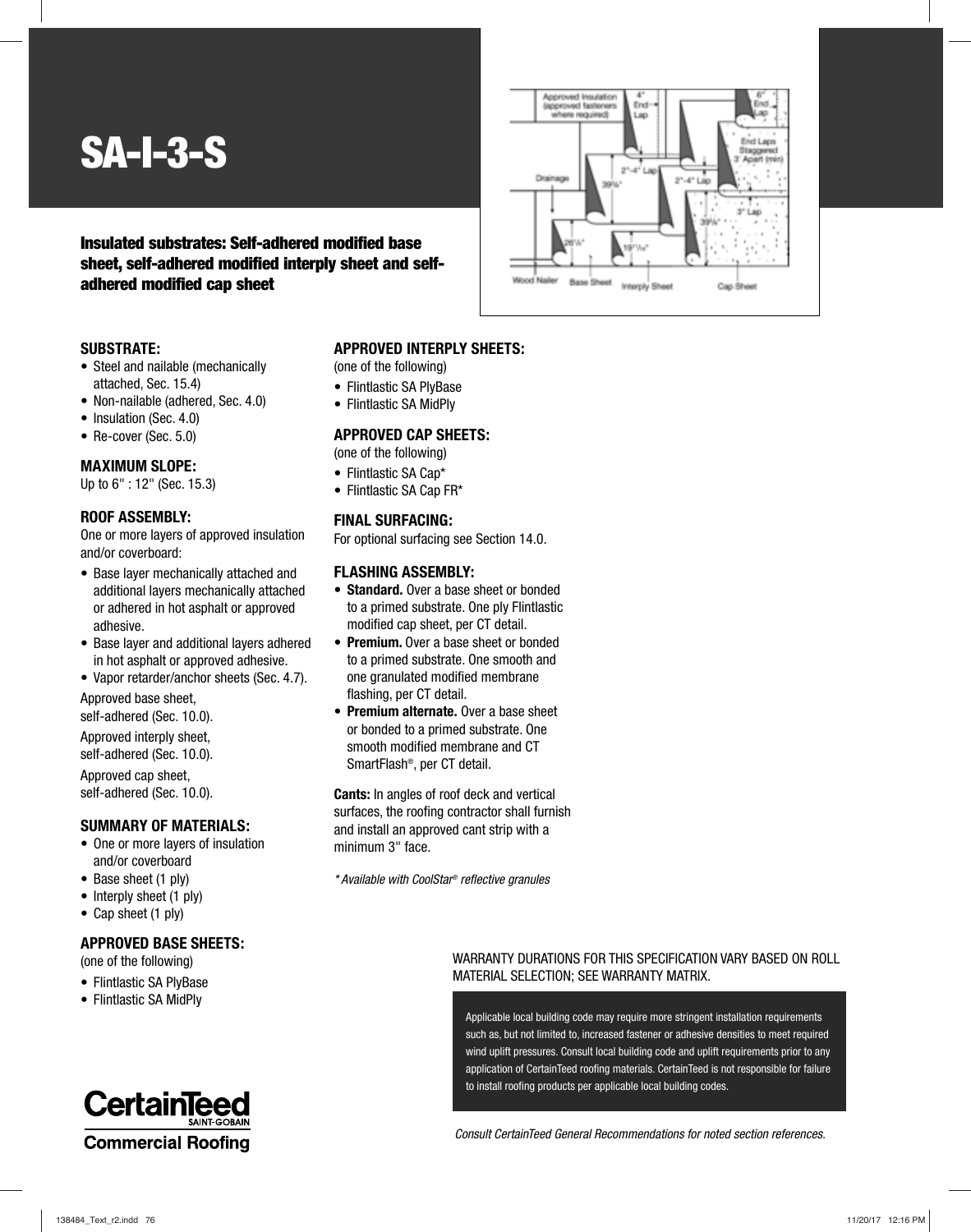

### **SA-IN-2-S**

#### **Modified base sheet mechanically attached through insulated substrate and self-adhered modified cap sheet**

#### **SUBSTRATE:**

- Steel and nailable (mechanically attached, Sec. 15.4.2)
- Insulation (Sec. 4.0)
- Re-cover (Sec. 5.0)

#### **MAXIMUM SLOPE:**

Up to 6" : 12" (Sec. 15.3)

#### **ROOF ASSEMBLY:**

One or more layers of approved insulation and/or coverboard:

• Insulation pre-secured with mechanical attachment.

Approved base, sheet mechanically attached with approved screws and plates (Sec. 15.4.2).

Approved cap sheet self-adhered (sec. 10.0).

#### **SUMMARY OF MATERIALS:**

- One or more layers of insulation and/or coverboard
- Base sheet (1 ply)
- Cap sheet (1 ply)

#### **APPROVED BASE SHEETS:**

• Flintlastic SA NailBase

#### **APPROVED CAP SHEETS:**

(one of the following)

- Flintlastic SA Cap\*
- Flintlastic SA Cap FR\*

#### **FINAL SURFACING:**

For optional surfacing see Section 14.0.

#### **FLASHING ASSEMBLY:**

- **Standard.** Over a base sheet or bonded to a primed substrate. One ply of Flintlastic modified cap sheet, per CT detail.
- **Premium.** Over a base sheet or bonded to a primed substrate. One smooth and one granulated modified membrane flashing, per CT detail.
- **Premium alternate.** Over a base sheet or bonded to a primed substrate. One smooth modified membrane and CT SmartFlash®, per CT detail.

**Cants:** In angles of roof deck and vertical surfaces, the roofing contractor shall furnish and install an approved cant strip with a minimum 3" face.

\* Available with CoolStar® reflective granules

WARRANTY DURATIONS FOR THIS SPECIFICATION VARY BASED ON ROLL MATERIAL SELECTION; SEE WARRANTY MATRIX.

Applicable local building code may require more stringent installation requirements such as, but not limited to, increased fastener or adhesive densities to meet required wind uplift pressures. Consult local building code and uplift requirements prior to any application of CertainTeed roofing materials. CertainTeed is not responsible for failure to install roofing products per applicable local building codes.

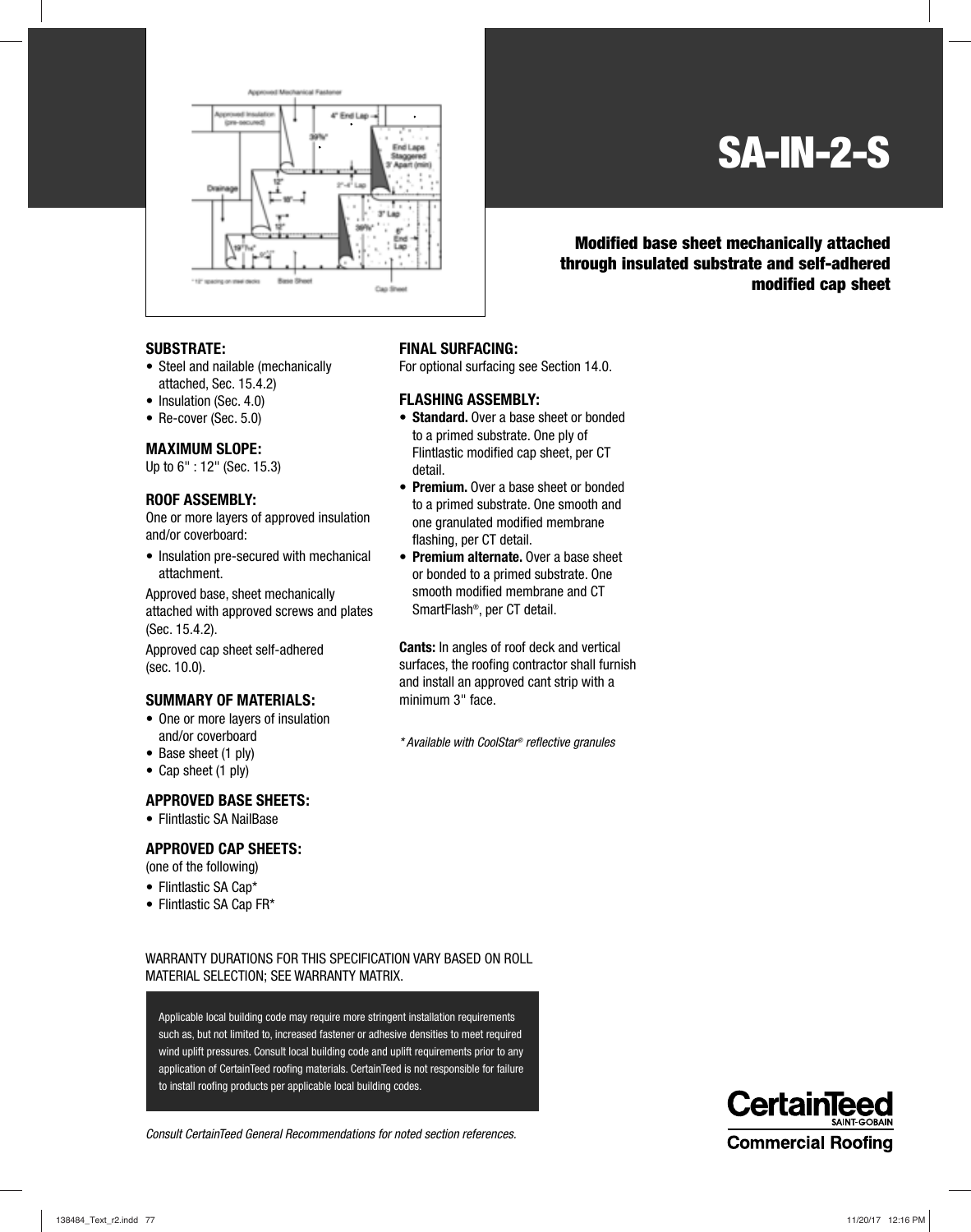## **SA-IN-3-S**

#### **Modified base sheet mechanically attached through insulated substrate, self-adhered modified interply sheet and self-adhered modified cap sheet**

#### **SUBSTRATE:**

- Steel and nailable (mechanically attached, Sec. 15.4.2)
- Re-cover (Sec. 5.0)

#### **MAXIMUM SLOPE:**

Up to 6" : 12" (Sec. 15.3)

#### **ROOF ASSEMBLY:**

One or more layers of approved insulation and/or coverboard:

• Insulation pre-secured with mechanical attachment.

Approved base sheet, mechanically attached with approved screws and plates (Sec. 15.4.2).

Approved interply sheet, self-adhered (Sec. 10.0).

Approved cap sheet, self-adhered (sec. 10.0).

#### **SUMMARY OF MATERIALS:**

- One or more layers of insulation and/or coverboard
- Base sheet (1 ply)
- Interply sheet (1 ply)
- Cap sheet (1 ply)

#### **APPROVED BASE SHEETS:**

(one of the following)

• Flintlastic SA NailBase

#### **APPROVED INTERPLY SHEETS:**

(one of the following)

- Flintlastic SA PlyBase
- Flintlastic SA MidPly

### **CertainTeed Commercial Roofing**



(one of the following)

- Flintlastic SA Cap\*
- Flintlastic SA Cap FR\*

#### **FINAL SURFACING:**

For optional surfacing see Section 14.0.

#### **FLASHING ASSEMBLY:**

- **Standard.** Over a base sheet or bonded to a primed substrate. One ply of Flintlastic modified cap sheet, per CT detail.
- **Premium.** Over a base sheet or bonded to a primed substrate. One smooth and one granulated modified membrane flashing, per CT detail.
- **Premium alternate.** Over a base sheet or bonded to a primed substrate. One smooth modified membrane and CT SmartFlash®, per CT detail.

**Cants:** In angles of roof deck and vertical surfaces, the roofing contractor shall furnish and install an approved cant strip with a minimum 3" face.

\* Available with CoolStar® reflective granules



#### WARRANTY DURATIONS FOR THIS SPECIFICATION VARY BASED ON ROLL MATERIAL SELECTION; SEE WARRANTY MATRIX.

Applicable local building code may require more stringent installation requirements such as, but not limited to, increased fastener or adhesive densities to meet required wind uplift pressures. Consult local building code and uplift requirements prior to any application of CertainTeed roofing materials. CertainTeed is not responsible for failure to install roofing products per applicable local building codes.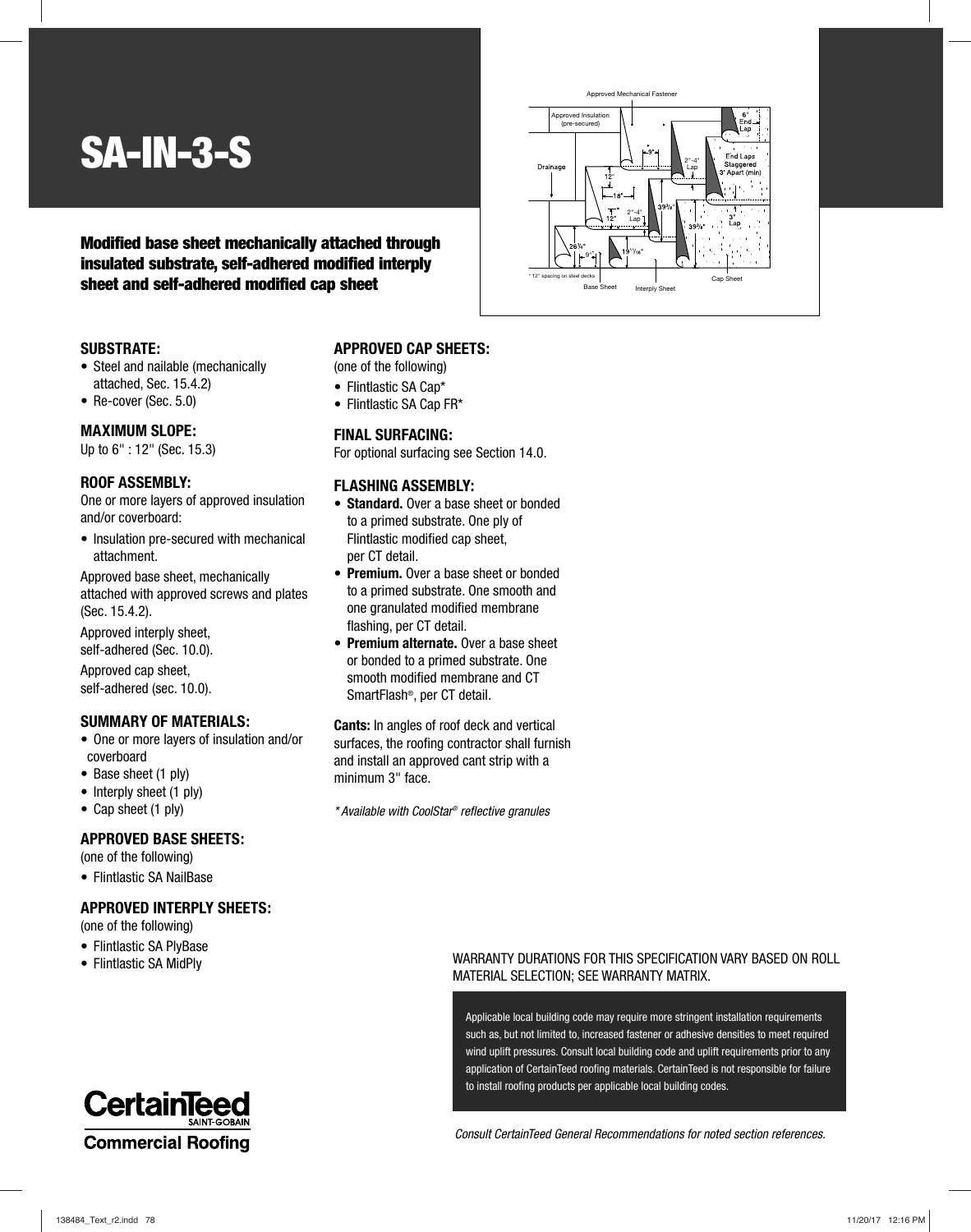

### **SA-IN-4-S**

202/3" **Modified base sheet mechanically attached through insulated substrate, two self-adhered modified interply sheets and self-adhered modified cap sheet**

#### **SUBSTRATE:**

- Steel and nailable (mechanically attached, Sec. 15.4.2)
- Re-cover (Sec. 5.0)

#### **MAXIMUM SLOPE:**

Up to 6" : 12" (Sec. 15.3)

#### **ROOF ASSEMBLY:**

One or more layers of approved insulation and/or coverboard:

• Insulation pre-secured with mechanical attachment.

Approved base sheet, mechanically attached with approved screws and plates (Sec. 15.4.2).

Approved interply sheets self-adhered (Sec. 10.0).

Approved cap sheets, self-adhered (Sec. 10.0)

#### **SUMMARY OF MATERIALS:**

- One or more lavers of insulation and/or coverboard
- Base sheet (1 ply)
- Interply sheets (2 plies)
- Cap sheet (1 ply)

#### **APPROVED BASE SHEETS:**

(one of the following)

• Flintlastic SA NailBase

#### **INTERPLY SHEETS (2 PLIES):**

(two of the following)

- Flintlastic SA PlyBase
- Flintlastic SA MidPly

#### **APPROVED CAP SHEETS:**

(one of the following)

- Flintlastic SA Cap\*
- Flintlastic SA Cap FR\*

#### **FINAL SURFACING:**

For optional surfacing see Section 14.0.

#### **FLASHING ASSEMBLY:**

- Standard. Over a base sheet or bonded to a primed substrate. One ply of Flintlastic modified cap sheet, per CT detail.
- Premium. Over a base sheet or bonded to a primed substrate. One smooth and one granulated modified membrane flashing, per CT detail.
- Premium alternate. Over a base sheet or bonded to a primed substrate. One smooth modified membrane and CT SmartFlash®, per CT detail.

**Cants:** In angles of roof deck and vertical surfaces, the roofing contractor shall furnish and install an approved cant strip with a minimum 3" face.

\* Available with CoolStar® reflective granules

#### WARRANTY DURATIONS FOR THIS SPECIFICATION VARY BASED ON ROLL MATERIAL SELECTION; SEE WARRANTY MATRIX.

Applicable local building code may require more stringent installation requirements such as, but not limited to, increased fastener or adhesive densities to meet required wind uplift pressures. Consult local building code and uplift requirements prior to any application of CertainTeed roofing materials. CertainTeed is not responsible for failure to install roofing products per applicable local building codes.

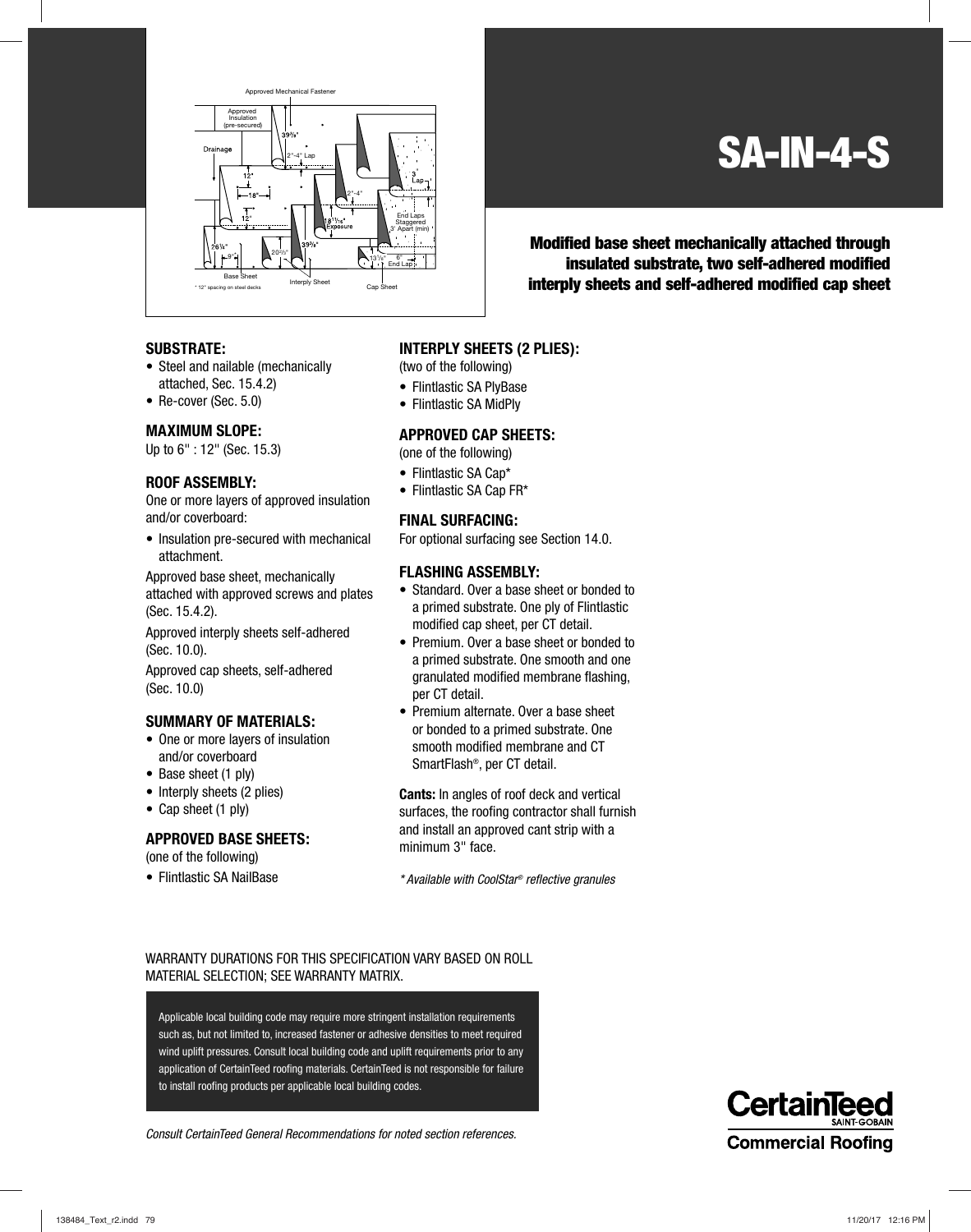### **SA-N-2-S**

#### **Modified base sheet mechanically attached through substrate and self-adhered modified cap sheet**



#### **SUBSTRATE:**

- Nailable (mechanically attached, Sec. 3.0)
- Re-cover (Sec. 5.0)

#### **MAXIMUM SLOPE:**

Up to 6" : 12" (Sec. 15.3)

#### **ROOF ASSEMBLY:**

Approved base sheet, mechanically attached to approved substrate (Sec. 15.0).

Approved cap sheet self-adhered (Sec. 10.0).

#### **SUMMARY OF MATERIALS:**

- Base sheet (1 ply)
- Cap sheet (1 ply)

#### **APPROVED BASE SHEETS:**

(one of the following)

• Flintlastic SA NailBase

#### **APPROVED CAP SHEETS:**

- (one of the following)
- Flintlastic SA Cap\*
- Flintlastic SA Cap FR\*

#### **FINAL SURFACING:**

For optional surfacing see Section 14.0.

#### **FLASHING ASSEMBLY:**

- **Standard.** Over a base sheet or bonded to a primed substrate. One ply of Flintlastic modified cap sheet, per CT detail.
- **Premium.** Over a base sheet or bonded to a primed substrate. One smooth and one granulated modified membrane flashing, per CT detail.
- **Premium alternate.** Over a base sheet or bonded to a primed substrate. One smooth modified membrane and CT SmartFlash®, per CT detail.

**Cants:** In angles of roof deck and vertical surfaces, the roofing contractor shall furnish and install an approved cant strip with a minimum 3" face.

\* Available with CoolStar® reflective granules

#### WARRANTY DURATIONS FOR THIS SPECIFICATION VARY BASED ON ROLL MATERIAL SELECTION; SEE WARRANTY MATRIX.

Applicable local building code may require more stringent installation requirements such as, but not limited to, increased fastener or adhesive densities to meet required wind uplift pressures. Consult local building code and uplift requirements prior to any application of CertainTeed roofing materials. CertainTeed is not responsible for failure to install roofing products per applicable local building codes.

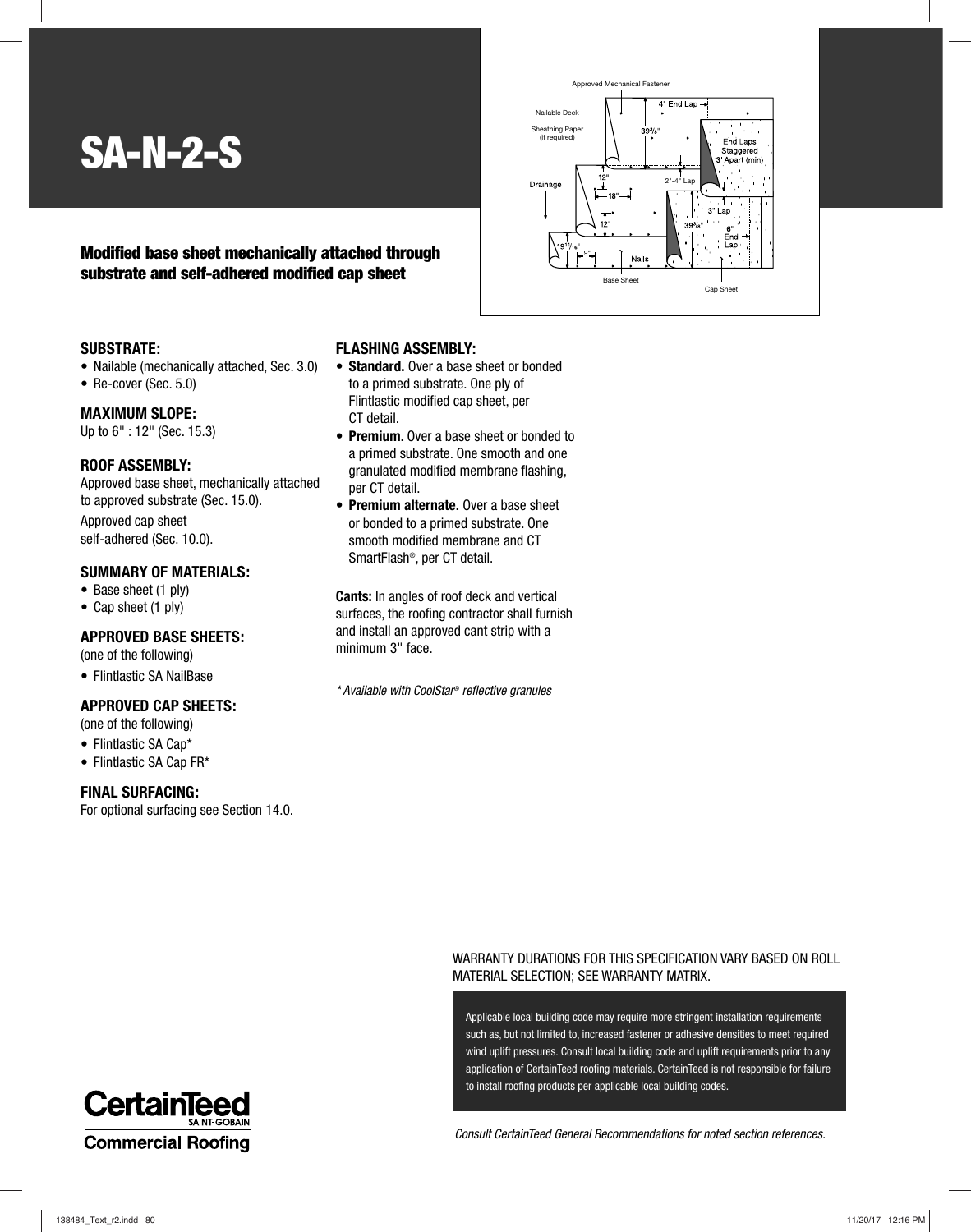

### **SA-N-3-S**

**Modified base sheet mechanically attached through substrate, self-adhered modified interply sheet, and self-adhered modified cap sheet**

#### **SUBSTRATE:**

- Nailable (mechanically attached, Sec. 3.0)
- Re-cover (Sec. 5.0)

#### **MAXIMUM SLOPE:**

Up to 6" : 12" (Sec. 15.3)

#### **ROOF ASSEMBLY:**

Approved base sheet, attached to approved substrate (Sec. 15.0).

Approved interply sheet, self-adhered (Sec. 10.0).

Approved interply sheet, self-adhered (Sec. 10.0).

#### **SUMMARY OF MATERIALS:**

- Base sheet (1 ply)
- Interply sheet (1 ply)
- Cap sheet (1 ply)

#### **APPROVED BASE SHEETS:**

(one of the following)

• Flintlastic SA NailBase

#### **APPROVED INTERPLY SHEETS:**

(one of the following)

- Flintlastic SA PlyBase
- Flintlastic SA MidPly

#### **APPROVED CAP SHEETS:**

(one of the following)

- Flintlastic SA Cap\*
- Flintlastic SA Cap FR\*

#### **FINAL SURFACING:**

For optional surfacing see Section 14.0.

#### **FLASHING ASSEMBLY:**

- **Standard.** Over a base sheet or bonded to a primed substrate. One ply of Flintlastic modified cap sheet, per CT detail.
- **Premium.** Over a base sheet or bonded to a primed substrate. One smooth and one granulated modified membrane flashing, per CT detail.
- **Premium alternate.** Over a base sheet or bonded to a primed substrate. One smooth modified membrane and CT SmartFlash®, per CT detail.

**Cants:** In angles of roof deck and vertical surfaces, the roofing contractor shall furnish and install an approved cant strip with a minimum 3" face.

\* Available with CoolStar® reflective granules

WARRANTY DURATIONS FOR THIS SPECIFICATION VARY BASED ON ROLL MATERIAL SELECTION; SEE WARRANTY MATRIX.

Applicable local building code may require more stringent installation requirements such as, but not limited to, increased fastener or adhesive densities to meet required wind uplift pressures. Consult local building code and uplift requirements prior to any application of CertainTeed roofing materials. CertainTeed is not responsible for failure to install roofing products per applicable local building codes.